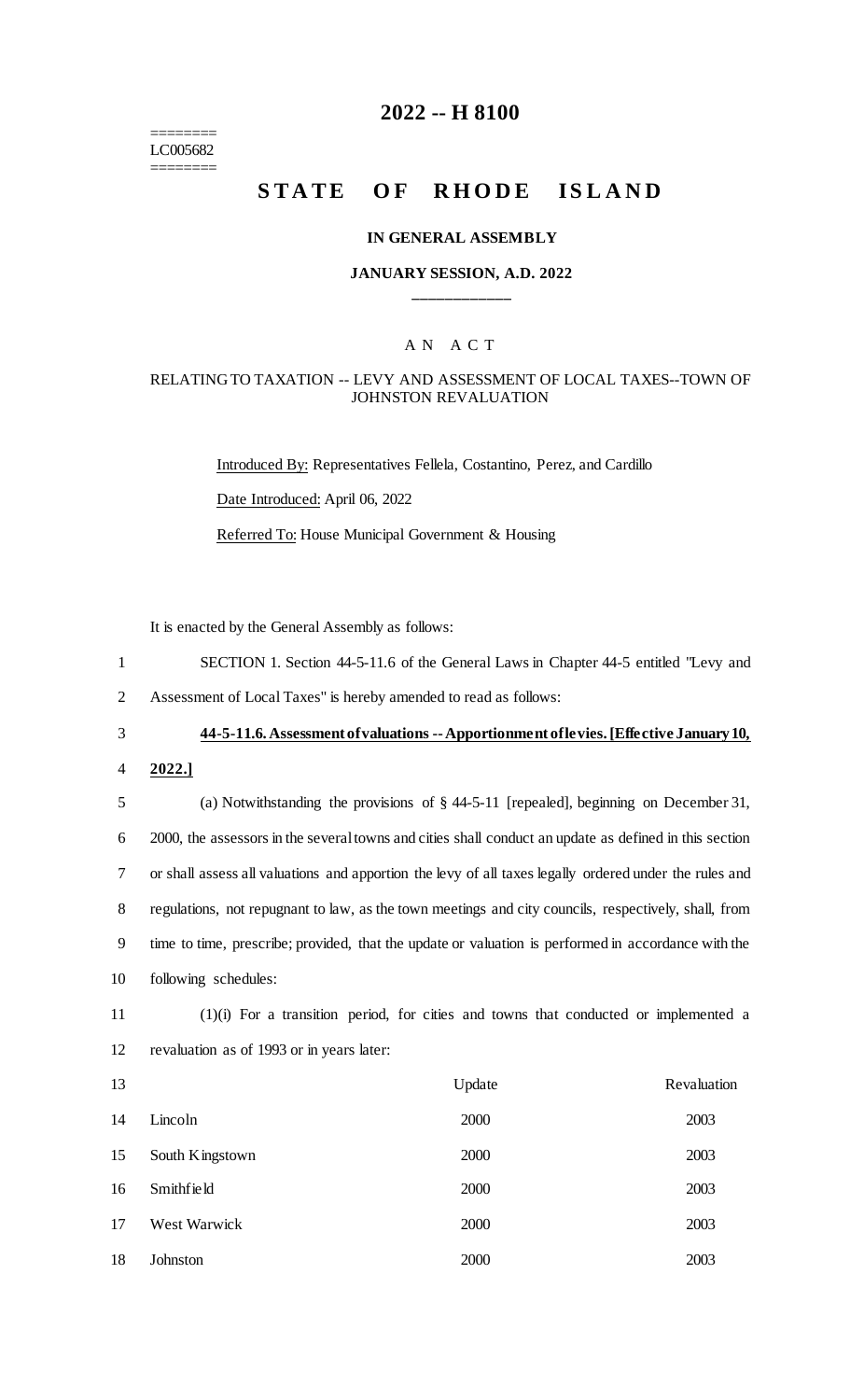| $\mathbf{1}$   | Burrillville                                                                                | 2000      |             | 2003        |  |
|----------------|---------------------------------------------------------------------------------------------|-----------|-------------|-------------|--|
| $\overline{2}$ | North Smithfield                                                                            | 2000      |             | 2003        |  |
| 3              | <b>Central Falls</b>                                                                        | 2000      |             | 2003        |  |
| $\overline{4}$ | North Kingstown                                                                             | 2000      |             | 2003        |  |
| 5              | Jamestown                                                                                   | 2000      |             | 2003        |  |
| 6              | North Providence                                                                            | 2001      |             | 2004        |  |
| 7              | Cumberland                                                                                  | 2001      |             | 2004        |  |
| $8\,$          | <b>Bristol</b>                                                                              | 2004      |             | 2001        |  |
| 9              | Charlestown                                                                                 | 2001      |             | 2004        |  |
| 10             | East Greenwich                                                                              | 2002      |             | 2005        |  |
| 11             | Cranston                                                                                    | 2002      |             | 2005        |  |
| 12             | Barrington                                                                                  | 2002      |             | 2005        |  |
| 13             | Warwick                                                                                     | 2003      |             | 2006        |  |
| 14             | Warren                                                                                      | 2003      |             | 2006        |  |
| 15             | East Providence                                                                             | 2003      |             | 2006        |  |
| 16             | (ii) Provided that the reevaluation period for the town of New Shoreham shall be extended   |           |             |             |  |
| 17             | to 2003 and the update for the town of Hopkinton may be extended to 2007 with no additional |           |             |             |  |
| 18             | reimbursements by the state relating to the delay.                                          |           |             |             |  |
| 19             | (iii) The implementation date for this schedule is December 31, of the stated year.         |           |             |             |  |
| 20             | (iv) Those cities and towns not listed in this schedule shall continue the revaluation      |           |             |             |  |
| 21             | schedule pursuant to $\S$ 44-5-11 [repealed].                                               |           |             |             |  |
| 22             | $(2)(i)$ For the post-transition period and in years thereafter:                            |           |             |             |  |
| 23             |                                                                                             | Update #1 | Update $#2$ | Revaluation |  |
| 24             | Woonsocket                                                                                  | 2002      | 2005        | 2008        |  |
| 25             | Pawtucket                                                                                   | 2002      | 2005        | 2008        |  |
| 26             | Portsmouth                                                                                  | 2001      | 2004        | 2007        |  |
| 27             | Coventry                                                                                    | 2001      | 2004        | 2007        |  |
| 28             | Providence                                                                                  | 2003      | 2006        | 2009        |  |
| 29             | Foster                                                                                      | 2002      | 2005        | 2008        |  |
| 30             | Middletown                                                                                  | 2002      | 2005        | 2008        |  |
| 31             | Little Compton                                                                              | 2003      | 2006        | 2009        |  |
| 32             | Scituate                                                                                    | 2003      | 2006        | 2009        |  |
| 33             | Westerly                                                                                    | 2003      | 2006        | 2009        |  |
| 34             | West Greenwich                                                                              | 2004      | 2007        | 2010        |  |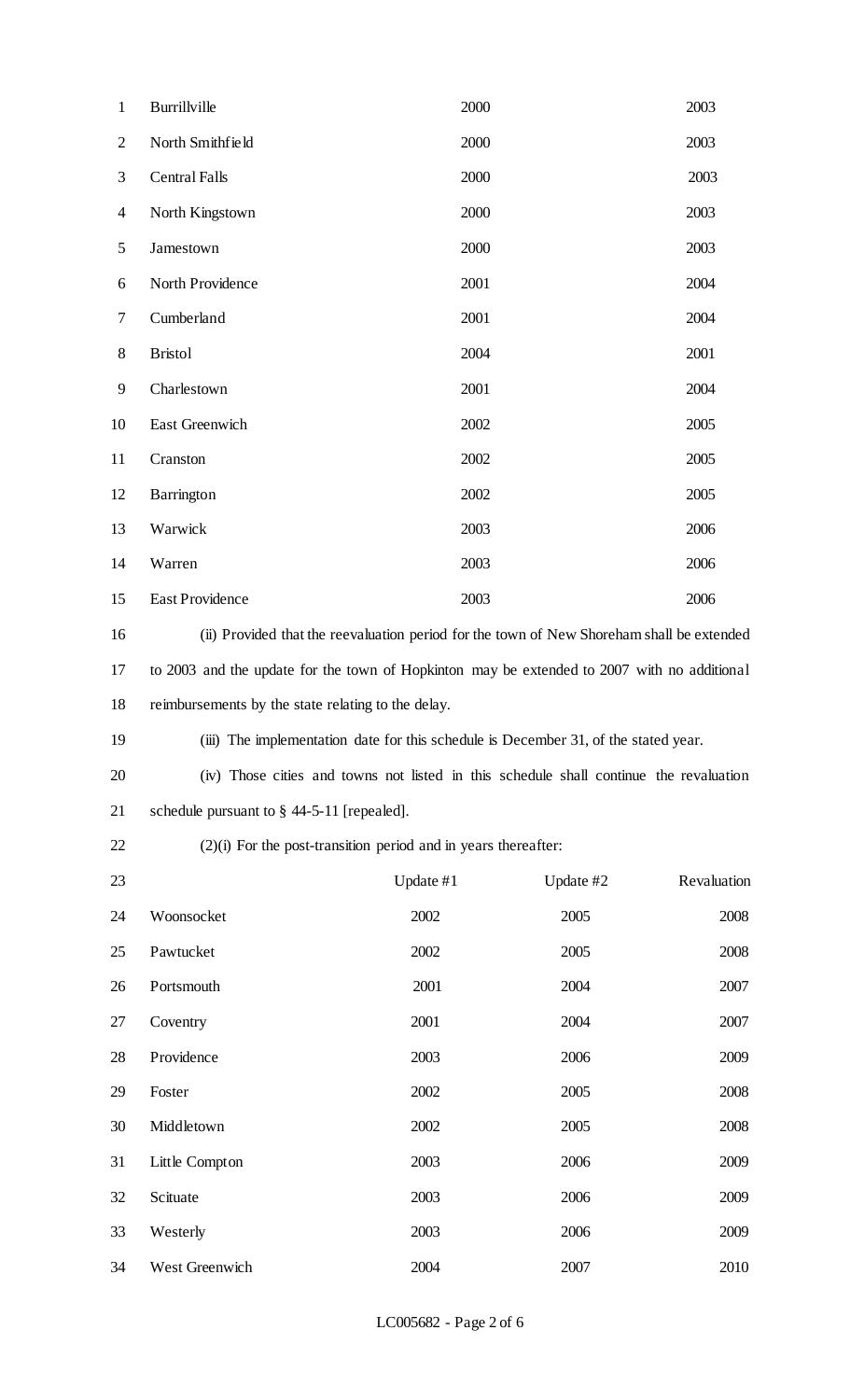| $\mathbf{1}$             | Glocester            | 2004 | 2007 | 2010 |
|--------------------------|----------------------|------|------|------|
| $\mathbf{2}$             | Richmond             | 2004 | 2007 | 2010 |
| 3                        | <b>Bristol</b>       | 2004 | 2007 | 2010 |
| $\overline{\mathcal{A}}$ | Tiverton             | 2005 | 2008 | 2011 |
| 5                        | Newport              | 2005 | 2008 | 2011 |
| 6                        | New Shoreham         | 2006 | 2009 | 2012 |
| 7                        | Narragansett         | 2005 | 2008 | 2011 |
| $8\,$                    | Exeter               | 2005 | 2008 | 2011 |
| 9                        | Hopkinton            | 2007 | 2010 | 2013 |
| 10                       | Lincoln              | 2006 | 2009 | 2012 |
| 11                       | South Kingstown      | 2006 | 2009 | 2012 |
| 12                       | Smithfield           | 2006 | 2009 | 2012 |
| 13                       | West Warwick         | 2006 | 2009 | 2012 |
| 14                       | Johnston             | 2006 | 2009 | 2012 |
| 15                       | Burrillville         | 2006 | 2009 | 2012 |
| 16                       | North Smithfield     | 2006 | 2009 | 2012 |
| 17                       | <b>Central Falls</b> | 2006 | 2009 | 2012 |
| 18                       | North Kingstown      | 2006 | 2009 | 2012 |
| 19                       | Jamestown            | 2006 | 2009 | 2012 |
| 20                       | North Providence     | 2007 | 2010 | 2013 |
| 21                       | Cumberland           | 2007 | 2010 | 2013 |
| 22                       | Charlestown          | 2007 | 2010 | 2013 |
| 23                       | East Greenwich       | 2008 | 2011 | 2014 |
| 24                       | Cranston             | 2008 | 2011 | 2014 |
| 25                       | Barrington           | 2008 | 2010 | 2014 |
| 26                       | Warwick              | 2009 | 2012 | 2015 |
| 27                       | Warren               | 2009 | 2012 | 2016 |
| 28                       | East Providence      | 2009 | 2012 | 2015 |

 (ii) The implementation date for the schedule is December 31 of the stated year. Upon the completion of the update and revaluation according to this schedule, each city and town shall conduct a revaluation within nine (9) years of the date of the prior revaluation and shall conduct an update of real property every three (3) years from the last revaluation. Provided, that for the town of Bristol, the time for the first statistical update following the 2010 revaluation shall be extended from 2013 to 2014 and said statistical update shall be based on valuations as of December 31, 2014,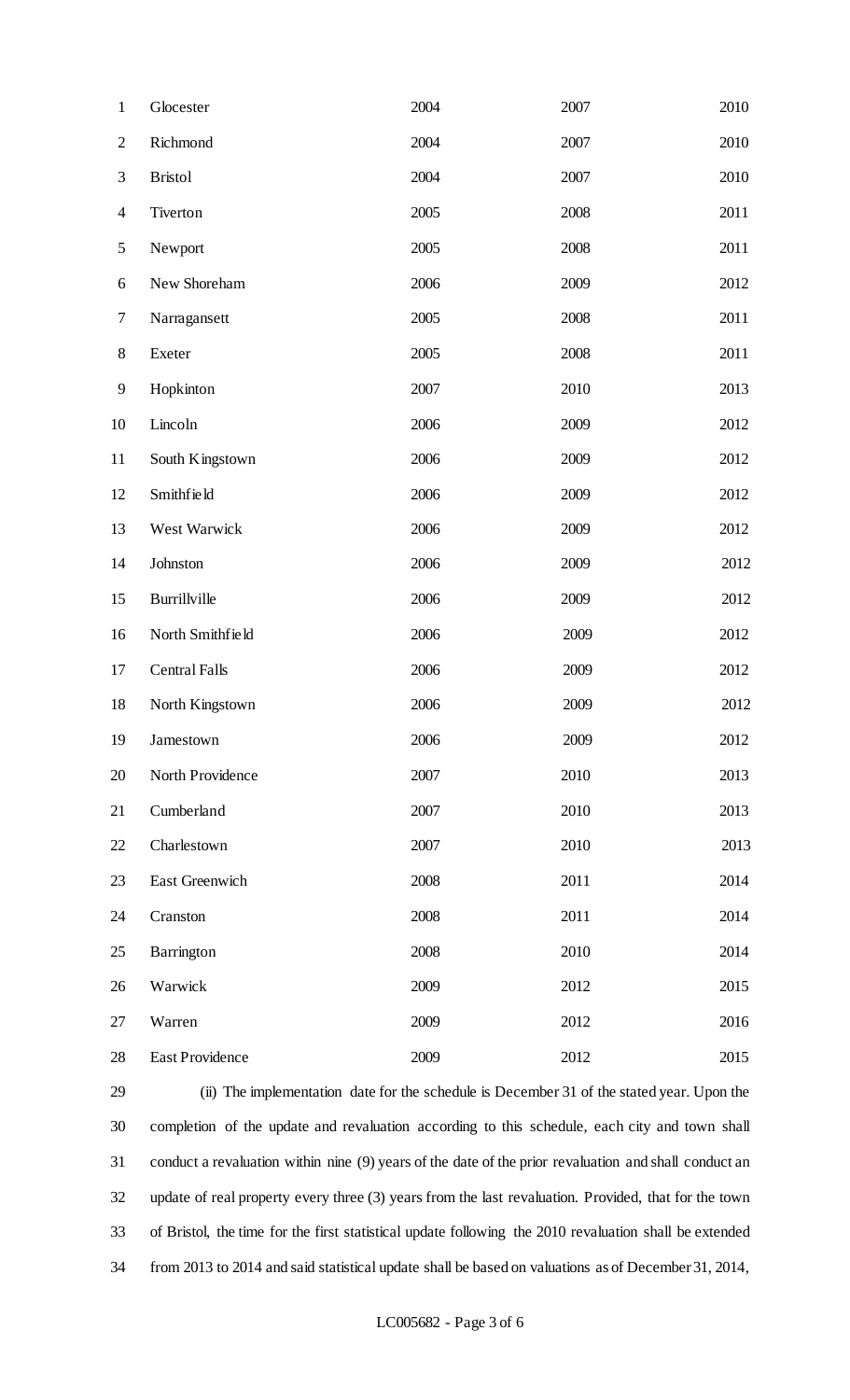and the first revaluation following the December 31, 2014, and 2015 statistical revaluation shall be extended from 2016 to 2019 and said revaluation shall be based on valuations as of December 31, 2018, and, that for the city of Woonsocket, the time of the first statistical update following the 2017 revaluation shall be extended from 2020 to 2021, and the statistical update shall be based on the valuations as of December 31, 2021 and, that for the town of Johnston, the time of the revaluation following the 2012 revaluation shall be extended from 2022 to 2023, and the statistical update shall be based on the valuations as of December 31, 2022.

 (iii) Cities and towns shall not change the assessment of any property based on the purchase price of the property after a transfer occurs except in accordance with a townwide or citywide revaluation or update schedule; provided that, this prohibition shall not apply to completed new real estate construction.

 (b) No later than February 1, 1998, the director of the department of revenue shall promulgate rules and regulations consistent with the provisions of this section to define the requirements for the updates that shall include, but not be limited to:

(1) An analysis of sales;

(2) A rebuilding of land value tables;

(3) A rebuilding of cost tables of all improvement items; and

 (4) A rebuilding of depreciation schedules. Upon completion of an update, each city or town shall provide for a hearing and/or appeal process for any aggrieved person to address any issue that arose during the update.

 (c) The costs incurred by the towns and cities for the first update shall be borne by the state in an amount not to exceed twenty dollars (\$20.00) per parcel. The costs incurred by the towns and cities for the second update shall be borne eighty percent (80%) by the state (in an amount not to exceed sixteen dollars (\$16.00) per parcel) and twenty percent (20%) by the town or city, and in the third update and thereafter, the state shall pay sixty percent (60%) of the update (not to exceed twelve dollars (\$12.00) per parcel) and the town or city shall pay forty percent (40%); provided, that for the second update and in all updates thereafter, that the costs incurred by any city or town that is determined to be a distressed community pursuant to § 45-13-12 shall be borne eighty percent (80%) by the state and twenty percent (20%) by the city or town for all updates required by this section.

 (d) The office of municipal affairs, after consultation with the League of Cities and Towns and the Rhode Island Assessors' Association, shall recommend adjustments to the costs formula described in subsection (c) of this section based upon existing market conditions.

(e) Any property that is either exempt from the local property tax pursuant to § 44-3-3 or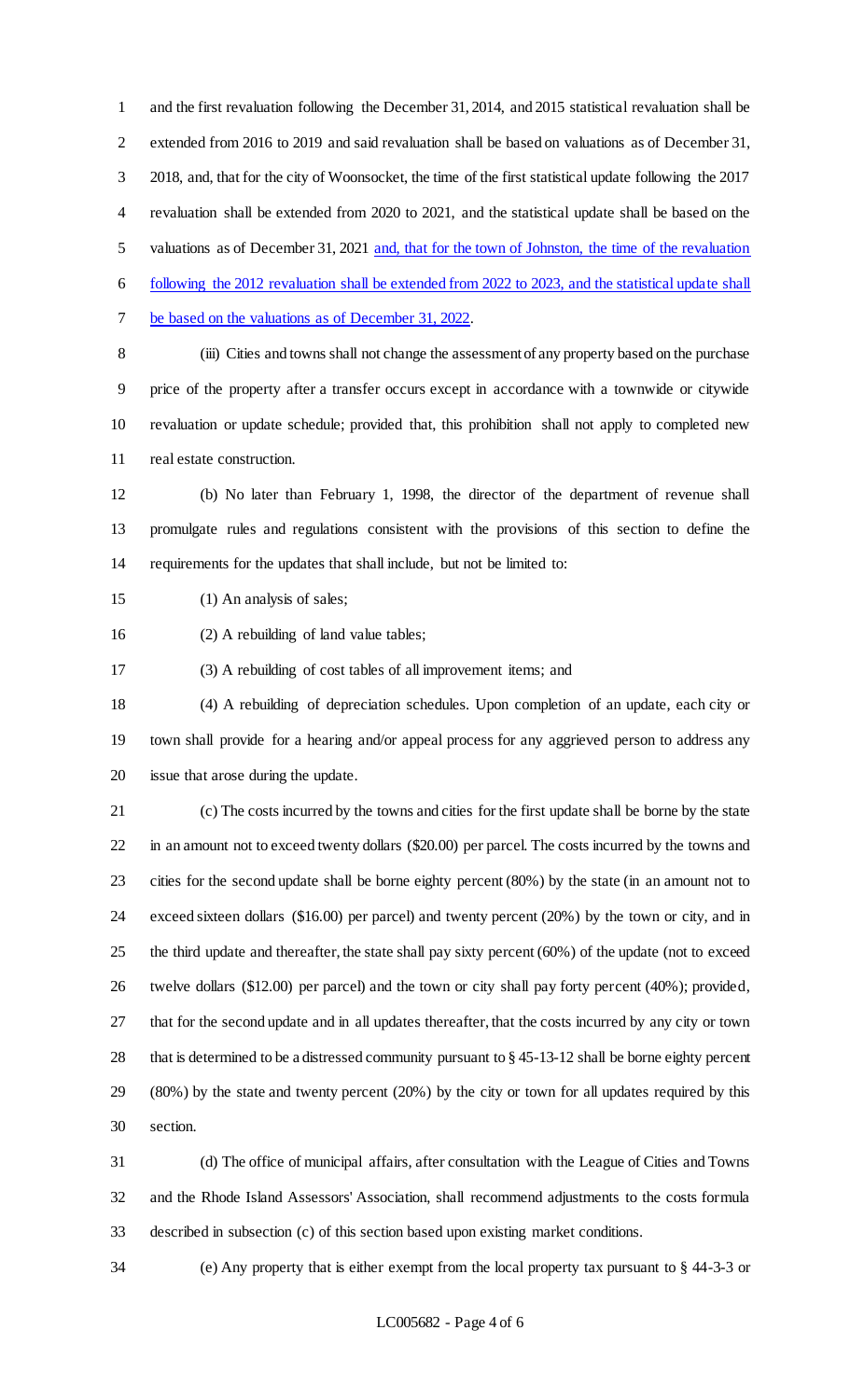pays a city or town an amount in lieu of taxes is not required to have its values updated pursuant to this section and the property is not eligible for the reimbursement provisions of subsection (c) of this section. However, those properties that are exempt from taxation and are eligible for state appropriations in lieu of property tax under the provisions of § 45-13-5.1 are eligible for state reimbursement pursuant to subsection (c) of this section, provided, that these properties were revalued as part of that city or town's most recent property revaluation.

 (f) No city or town is required to conduct an update pursuant to this section unless the state has appropriated sufficient funds to cover the state's costs as identified in subsection (c) of this section.

 (g) Any city or town that fails to conduct an update or revaluation as required by this section, or requests and receives an extension of the dates specified in this section, shall receive the same amount of state aid under §§ 45-13-1, 45-13-5.1, and 45-13-12 in the budget year for which the new values were to apply as the city or town received in state aid in the previous budget year; provided, however, if the new year's entitlement is lower than the prior year's entitlement, the lower amount applies, except for the town of New Shoreham for the fiscal year 2003.

 (h) Any bill or resolution to extend the dates for a city or town to conduct an update or revaluation must be approved by a two-thirds (⅔) majority of both houses of the general assembly. SECTION 2. This act shall take effect upon passage.

#### ======== LC005682 ========